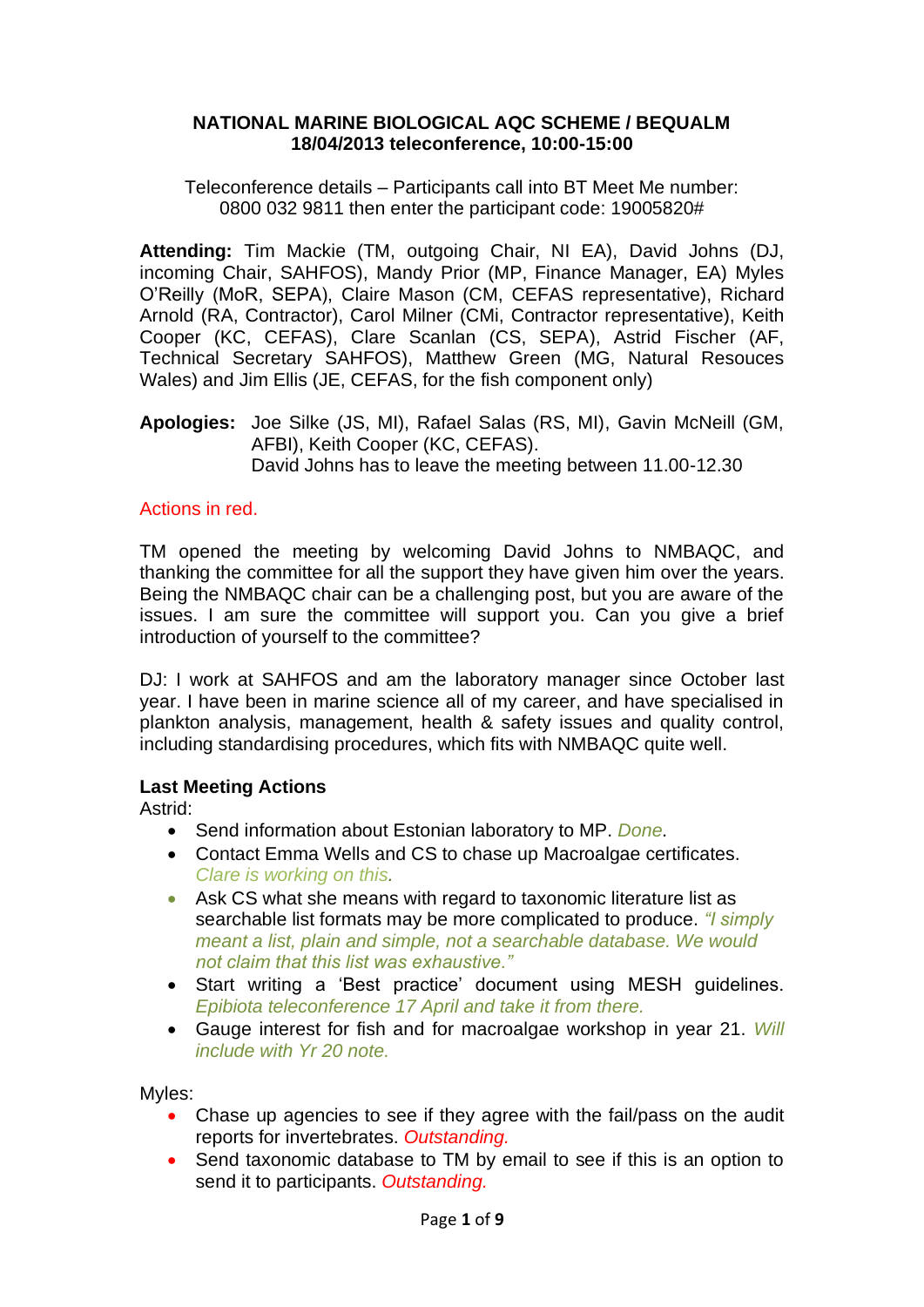Tim:

- Forward copy IQI to CM. *Done.*
- Forward courses to AF for inclusion as news item on web site. *Outstanding. AF: Can anyone please send news items for the web site.*
- *RA: what type of news items should we send? AF: Courses, legislation, anything of interest to NMBAQC community. TM: new taxonomic keys, if there is anything you are using than the information should be out there.*
- Send an email out to all participants to confirm continuity of the NMBAQC scheme. *Done.*

Claire:

- Test IQI tool with different sediment compositions and come up with IQI levels of significance that we could then use to determine biological (IQI) significant limits for PSA ring test. *Partly done, see discussion under PSA update.*
- Ask a few fish people in CEFAS to see if they are interested in becoming involved in the NMBAQC. *Done, Jim Ellis will be joining the teleconference for the fish component.*

# Richard:

- Chase up outstanding submissions Benthic Invertebrates. *Done and this is an ongoing process. Have sent benthic bulletins yesterday.*
- Look into outstanding bulletin RT42. *Bulletin is not outstanding, is already available on NMBAQC web site.*

# Carol:

• Send TM some videos and supporting assessment. *Is awaiting permission for release of material. Outstanding.*

Mandy:

• Reply to email from Andy Walker regarding access for AF to NMBAQC web site. *Done.*

# **Action All**

• Agree contributions for NMBAQC Information Note / Application form for Year 20 2013/14 and send to AF for inclusion. *Postage issue needs to be addressed. On agenda for meeting.*

# **Priorities from HBDSEG**

DJ has spoken to Roger Proudfoot. Roger asked for the Year 18 Annual report. AF has made a start on it, but the benthic invertebrate component and epibiota component are missing. TM: Nothing happened with the epibiota component in year 18, I had tried to set up a free ring test together with James Strong but this has not taken off due to other commitments.

MoR/ RA: the own sample report, module report and the whole component is in progress, and should be ready in 2-3 weeks.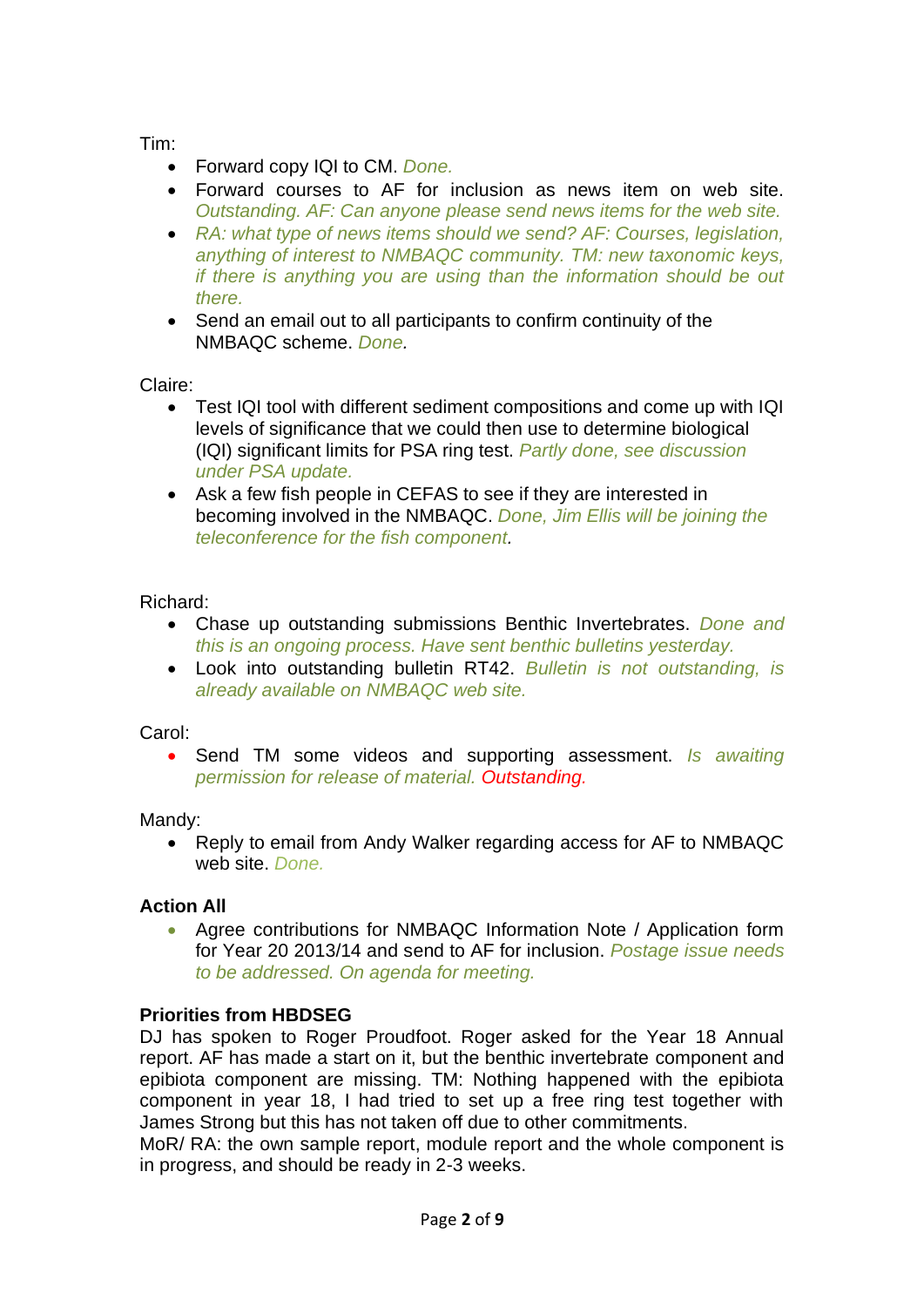Roger also asked for the initiation of a saltmarsh component and a zooplankton component. TM: all the costs of the QA components have to be covered by the participating laboratories; therefore the cost of a component can be critical to the scheme. The costing of a component has to make sense. TM has had a conversation with Defra before to ask if they can fund QA upfront, but this has not been possible. We need to continue to argue to place the funding of QA upfront, as the risk of the scheme collapsing is very real if we stretch ourselves too far. For some components if a single laboratory drops out then the component may no longer be financially viable. CS: No one has looked at saltmarsh habitats apart from the Environment Agency. We do need to start thinking about this, although it is early days. MP: We are writing a guidance note on aerial imaging of saltmarshes, including quality assurance of mapping and ground truthing side. We are not looking at species identification skills. TM: in the guidance document identification needs should be touched upon. CS: seagrasses are overlapping with this. TM: PSA is used for underpinning the biological components. Is aerial saltmarsh mapping underpinning the biological components there? DJ: this is something we should look into. CS: it is being used by Defra for conservation studies. Action AF to identify the people involved. CS: Will check out what is happening with that, and get the biological mapping standards in RS groups.

AF: there has also been a question from the HBDSEG technical secretary if we are updating the Prue Addison Best Practise document? MP: there is no intention of updating it. MG: There are some new British Standards, so this could be included. TM: this should just be updated on the NMBAQC web site. MP: you can add shortcuts to the BSI library. Action MP to let AF know which BS are available.

# **Phytoplankton update**

The registration for the phytoplankton exercise in 2013 is now closed. There are similar numbers of laboratories participating to last year. There are 28 laboratories and over 40 analysts registered. New laboratories from France, Italy, Singapore, USA and Australia taking part this year. The next step is to contact participants and organise the materials for sending to all the participants. This will take place in May.

Also, this year, we have new additions to the scheme. An advisory group has been formed and it is overseeing the design of the exercise. The Marine Institute is setting up an homogeneity and stability test for the method following the guidelines of ISO13528 on statistical methods for proficiency testing schemes to test the homogeneity of the materials sent to the participants and the Marine Institute is looking at the technical requirements needed in order to accredit the Bequalm scheme under ISO17043 in the future.

TM: Thanks to Joe and Rafael for the update.

# **PSA update**

RA: The PS44 and PS45 reports have been completed and are up on the web site. The circulations of tests sent out in February have just been returned; we have received 11 out of 12, and have just sent a reminder for the outstanding sample. We are making progress with the outstanding year 19 tasks. *Discussion on IQI tool (new Version currently out for consulatation)*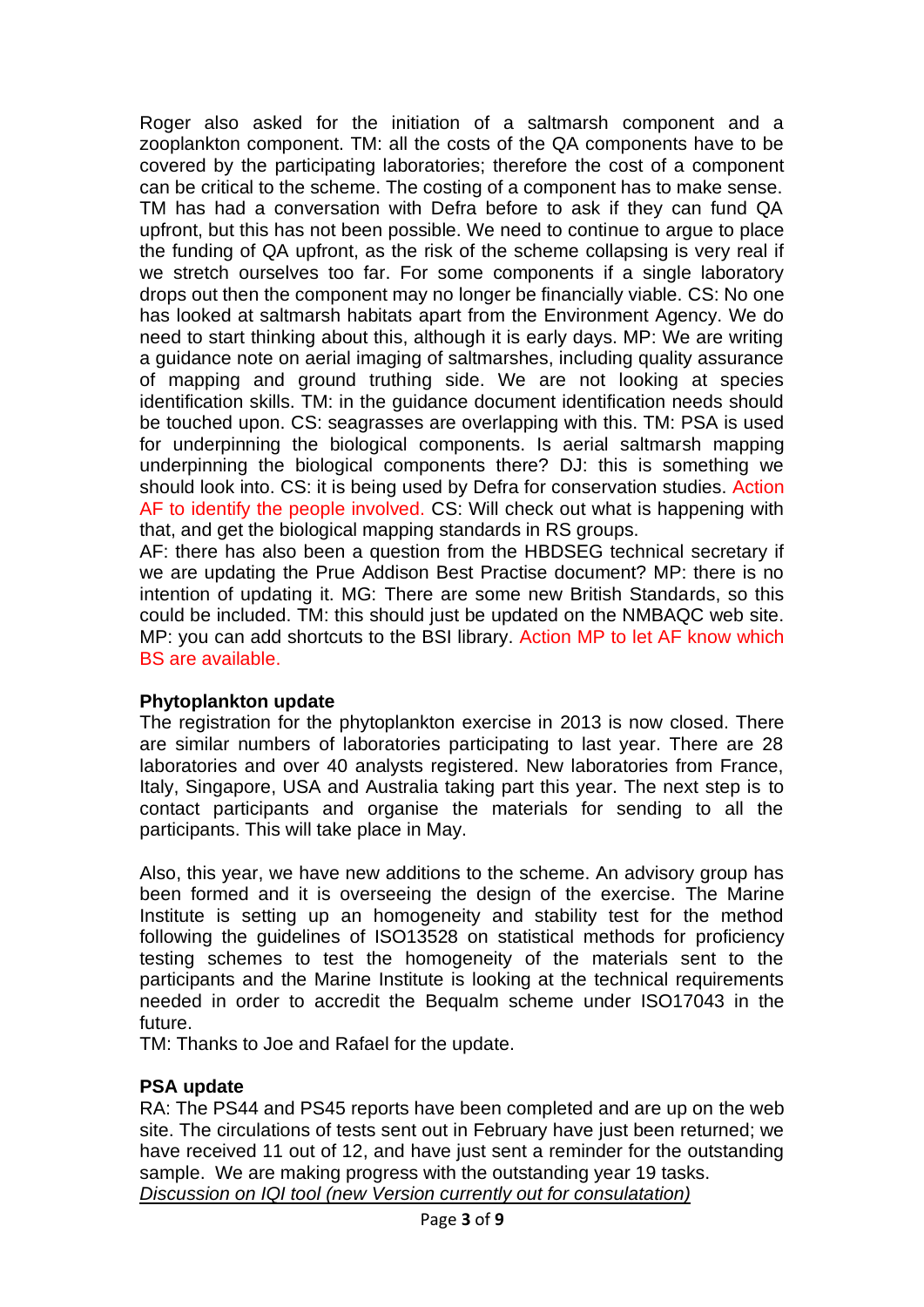TM: Claire, have you had a look at the IQI tool? CM:I have seen the IQI tool and Paul and I have put some sediment types in. There are not enough rows in it for a standard type PSA classification. Why is gravel condensed in 1 or 2 categories? It is fine for sand, there are 8 categories there. TM: There are some issues with PSA in the IQI tool. MoR: I'm not sure if there is a formal consultation on the tool, I'm getting odd sample results. TM: It is not yet intercalibrated from estuarine samples, but I'm also getting funny readings from my data. MoR: I'm also getting samples with an IQI values bigger than one. TM: If the number of species is less than 10, the tool falls over. MoR: It would be good if CM can have a look at this, how to set the quality limits or pass/fail for PSA to provide robust input data for the IQI tool. TM: Regarding quality assurance, we should look into the tolerances that are appropriate to set a pass/fail to inform PSA classification. E.g. if the PSA is 10% out, is this too big a tolerance to impact the IQI? MP: Tim, Graham and Claire should have a teleconference about the IQI tool, to to better understand the tool in relation to the work CM is carrying out. CM: how is the IQI tool set up? TM: Has had a conference call about this, and this was based on historical data. There is a two way split in PSA and IQI. One is how the model is populated by previous samples, if you are in the bell-size of the curve, you are generating selffulfilling prophecies, but it could still be an impacted site. If you have a regular sample you have more samples to check with, but you still have the muddy sand/ sandy mud discussion. CM: I have only put the data in, but have not gone further than that, as the sediment data did not confer with the PSA analysis. TM: the Wentworth descriptions do not always put the sediment type in the right part of the triangle. CM: I'll contact Graham to find out how all this came about. Keith has been producing limits for disposal sites. We are also looking at a risk-based approach. TM: Graham is working on a Best Practise guide so all issues need to be addressed now. MP: the Best Practise guide needs to be completed asap. TM: It should be a living document as things will change. CM: we are now working on an optical guide as well. MG: We average our waterbody PSA data, and use the worked up data on all samples.TM: we use 5 biological replicates and supporting PSA's, so you have 25 iterations of combinations. We average these, and you can have as much variation between inter-graph samples as between subsamples. MG: do you separate the data from the graph? TM: The grabs are used quantitative. Bob Kennedy uses a similar non-destructive graph rather than a destructive grab for his samples. CM: There is also the off shore/ inshore difference, off shore you really do not want to take another grab due to loss of fraction. MG: Do you work up all the sediment and use the biology data somehow. CM: as long as you know what the proportions are, you can work it out. We know our limitations in coarse sediments. TM: do we need that level of accuracy or is a PSA tolerance of 10% acceptable? The IQI tool is based on a 0.1m<sup>2</sup> sample. There are a few agencies out there that do only biology, so we are taking multiple grabs. We would be happy to lose some data. CM: we generally only need one grab. For coarser sediment we would need bigger samples. MG: our historical samples come from day grabs. Is there a copy of Bob's paper on the NMBAQC web site? TM: I'm not sure.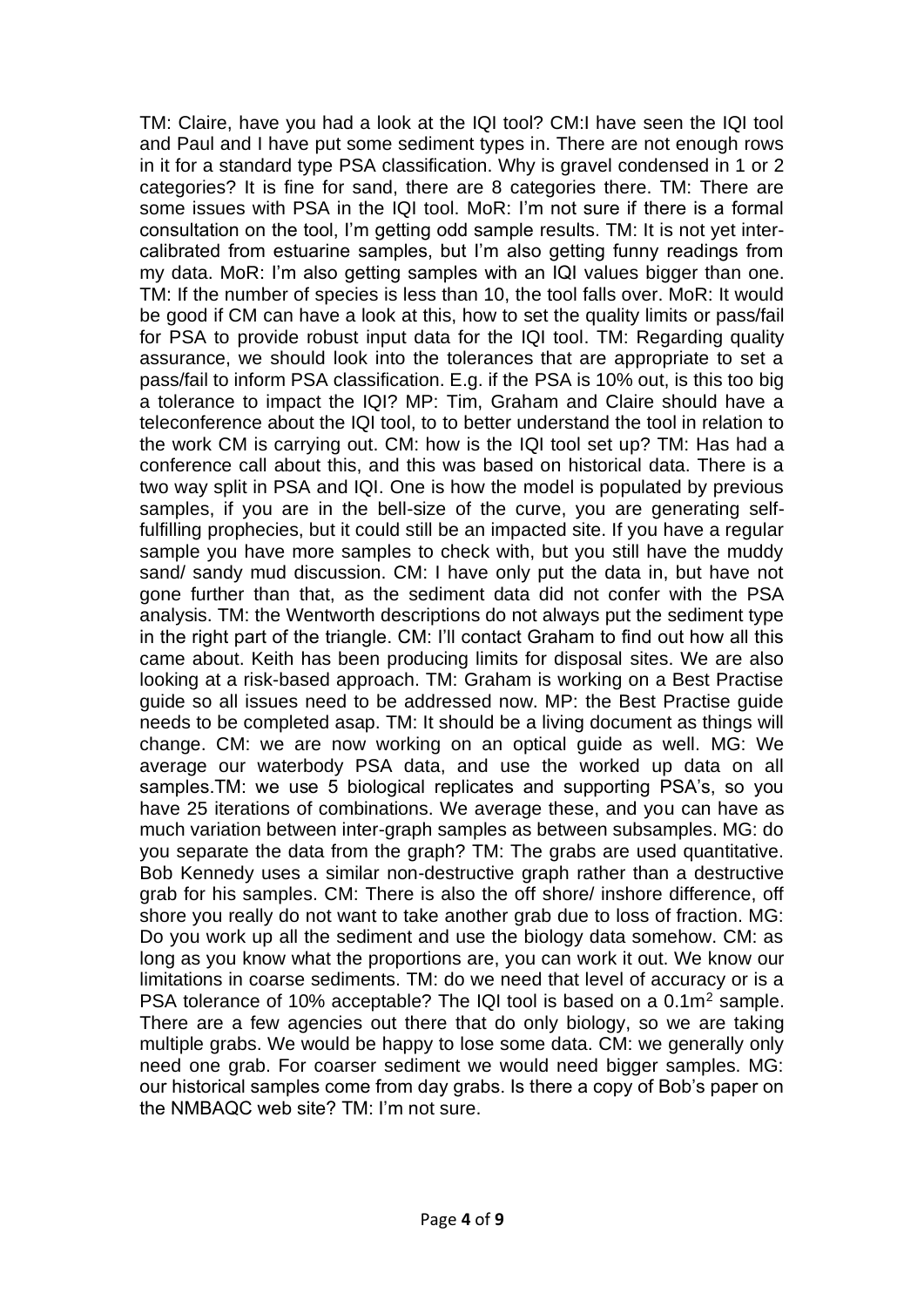### **Benthic invertebrates**

RA: The year 19 ring test 43 report is on the web site and has been sent to participants. There was a slight hiccup with RT44 but it is now on track. There are 8 out of 23 returns to date and the deadline is approaching soon.

For the LR 5 out of 12 sets are returned to date. MoR: are reminders sent out? RA: Yes. TM: they have signed up for this component, so they should do this quickly. It should be a matter of time. RA: there is limited progress and we will be chasing the participants up again.

OS for year 18 and 19: we have 20 sets of samples received and are working through these. This is all on track.

MB20: Report is done, and is out for internal review. This should be ready in the next 2-3 weeks.

TM: some labs have been complaining that there is no Thomson Unicomarine tab option as a QA flag in Merman upload sheets for labs that have MMP samples. RA: This is an oversight on my part, and I will look into this. MP: Is this a new development, do they have to let the CMA know? TM: Is it not an option now? Action MP: to speak to RA about QA flag needed for Merman upload sheet by CMA's.

MP: If you send out a deadline for returning LR samples, it would be good to have a deadline in May as year 20 is about to start and in July the new samples will have to be send out. RA: I will do that. MoR: How are we going to send the taxonomic database out? RA: This can be sent out as an html reference. There has been some work done on it recently. I will ask Nigel for a recent copy and then email it to Myles. MoR: If it comes to me by email I will be able to forward it to Tim and to email it to participants.

Action AF to create a participants area on the web site (ask advice from Cefas on how to create this).

#### **Macroalgae**

CS: There are 8 laboratories participating in the ring test. We have had one issue which will get resolved soon. TM: Is this different to previous years? CS: for the macroalgae seagrass test 12 laboratories have signed up versus 13 last year. All the samples have been sent out. For the biomass component 11 laboratories have signed up, including the Estonian lab. These samples are about to be sent out. We will issue certificates this year and will be using the template sent by MoR for the invertebrate component. We are unsure if we want to include the year of joining, or number of years participating, does this matter? TM: For professional development this will have to be an annual pass/fail. CS: We are only going to add a fail/pass, with +/- 2 z-scores as acceptable. For rocky shore you can only be right/wrong, so it will be classed as a percentage of the number of samples. It will be used as a guideline only. Will the data for the participants also have to be submitted to the national database? TM: are you submitting to a national database now? CS: yes, to the WFD. There is currently no formal database, such as Merman, for the submission of rocky shore algal records, or for macroalgal blooming data. Action CS to send a draft to the whole committee. CS: another issue is taxonomic keys. Can we have unpublished keys on the web site without full permission of the authors? TM: only when the author has given consent. If you are in doubt of legitimacy, you can just give the reference and leave it up to the participants to find the reference. CS: But I'm sure that this will create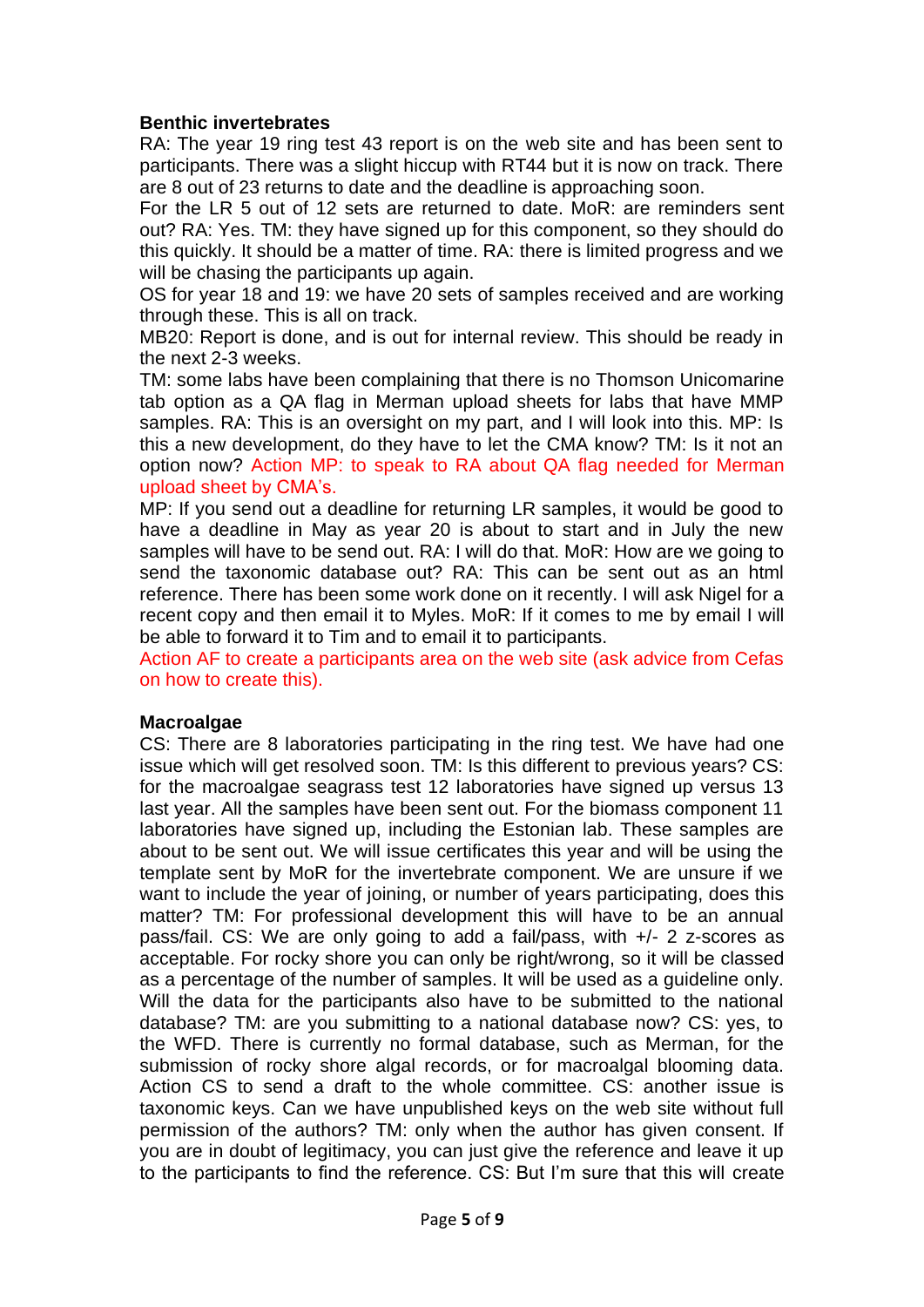more information requests to us. I will look into the reference list and send one with definite approval to AF for inclusion on web site.

Also, the Field Guide to the British Seaweeds needs updating. Will there be any funding available through NMBAQC for this? TM: If you come up with some figures then DJ can take this forward with HBDSEG and the EA.

CS: Update on the Biological standards consult, which closed 28 February. There were very few comments on marine matters. Cefas and HBDSEG have commented on these. We have put together the comments and they should be up on the web soon. We are still working on finalising the methods. We need to get these signed off in June. The deadline for informing members of Parliament preparing formal Ministerial Directions is in November. The tools will hopefully be up on the web site in June too. MP: Basically what is also going up is excel spreadsheets, which will calculate both class and confidence in class. There are spreadsheets for all the plant tools, one each for rocky shore and for blooming opportunistic macroalgae, seagrasses, saltmarsh and phytoplankton (coastal phytoplankton & transitional). Each of these has to go through a Approval for Access process within the EA. CS: We've made some changes to the methods. We also need to revise some of the technical papers on the web. However, Janet Forbes who is currently updating the web site for UKTAG is being made redundant as of the end of May and SNIFFER is changing its focus, so it's not clear where admin support will come from. Marine science is being abandoned, and this affects other organisations too. Intercal still needs to finish. One of the methods also still needs to be finished and will carry on till probably 2016, though some methods should be completed before that. We are still awaiting some direction from Defra & UK admin; they need to direct agencies to coordinate this progress and ensure resources are made available for this work. TM: do we have a representative? The Joint Research Centre may be a different ball-game and put holes in the exercise. CS: the largest data centre holder, mostly the EA, was used to create the tools. The biggest problem is not having commitment from either the UK Admins or other member states. We will have another MTT meeting next Tuesday/Wednesday.

### **Epibiota update**

TM: We have had a teleconference discussion about epibiota on 17 April. Part of the issue is assessing PSA and sediment type from video, which is difficult to judge. Does anyone take photographs of undisturbed sediments before they do a PSA grab? We have a good record of what the sediments looks like before it gets worked up, and we could circulate these images from surface shots to see what everyone assesses these as, and then sent out the PSA work-up later to compare. MG: we have some samples. TM: we are interested in sediment types that we haven't sampled ourselves. CMi: Cefas should have some and the Environment agency too. They definitely have the PSA analysis, not sure if they have the matching photos. TM: Does Cefas have any images? CM: When we take a Hammond grab, we tip the sample up, get a sample of the bottom and take a photo of the fall. TM: We are looking for still images of generic types of sediments. CM: We do have some photos from when the grab goes down. Action all to send photos of sediment types to TM. TM: the issue we are trying to raise is where forcing of an assessment may cause misidentification or a difference with the PSA analysis. We want to show that his potential source of misidentification exists. MG: It is useful to get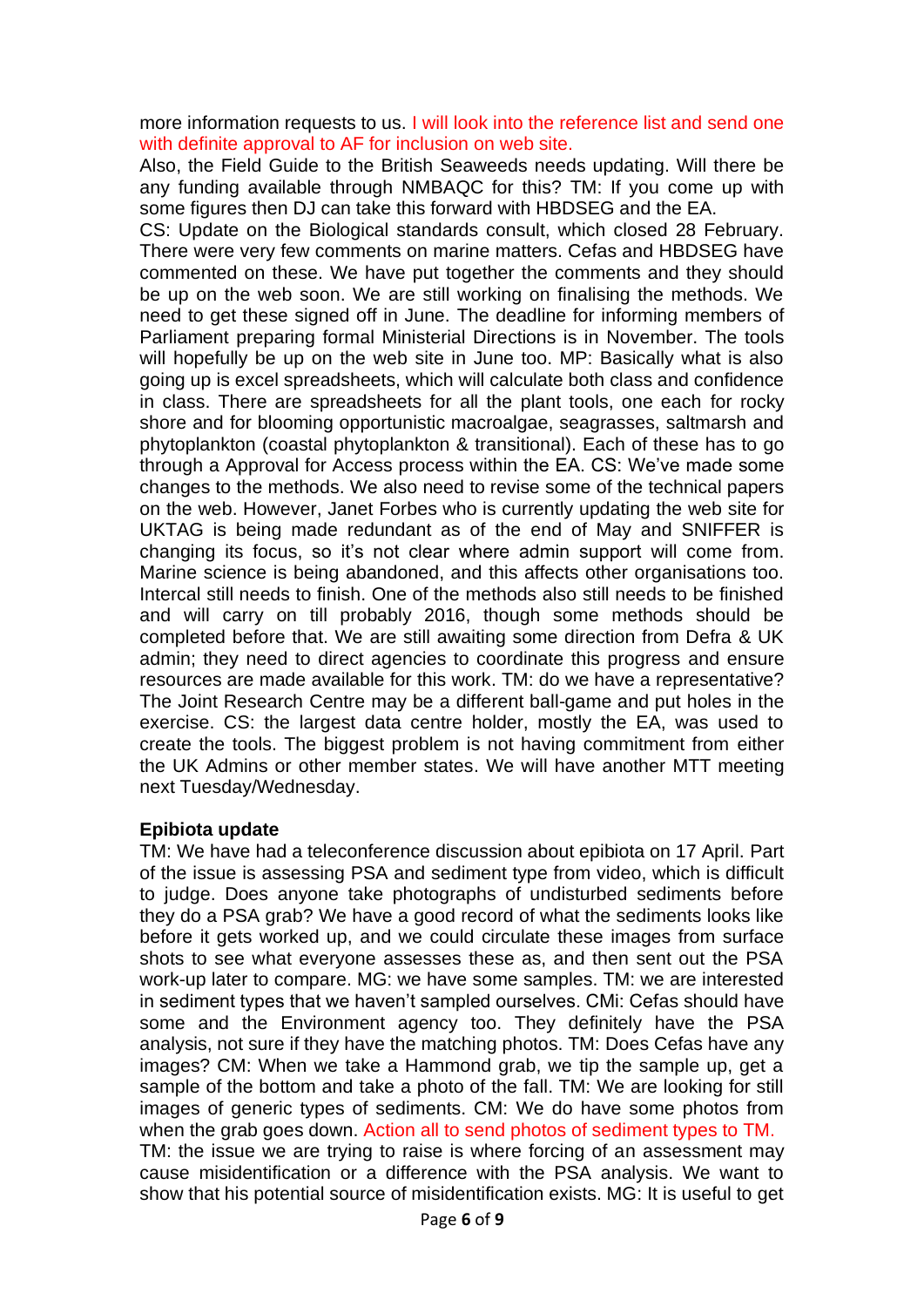the different fractions from the lab in the Wentworth scale. You take a white piece of paper, take a sediment sample of each possible fraction on your scale, and then laminate it. This can then be used as a reference. We use these sheets in the field. TM: There is always the issue with muddy sand versus sandy mud. Also, mixed sediments tend to show up coarser in the Wentworth scale.

AF: the biggest issue from the meeting is that some of the guidelines in the British Standards are very coarse. There were quite a few contributions to the discussions, including from Cefas, National Oceanography Centre Southampton, JNCC, Natural Resources Wales. JNCC also have a range of tools on their web site including biotypes, sediment types. I am now awaiting everyone to send me their standard operating procedures and collate the results to help set up a best practise guide. TM: This will have to comply with MESH and ISO guidelines of course, but be more useful and practical, and to advocate quality assurance. To set up a ring test we would need to include own samples, and a contractor may take out this component as long as it is cost-effective. We could organise a workshop with a live assessment of video and everybody has to make an instant assessment. This will give us a clue on the range of what people are interpreting on videos. It could be in the style of an 'ask the audience' question in 'Who wants to be a millionaire'. You can get instant access to the results and do more in depth analysis with the information afterwards. The technology is out there for use. CS: will the workshop be open for everyone? TM: I hope so. It may be useful for contractors. MoR: Maybe you can advise. TM: Who is working on this at JNCC? Action AF to forward JNCC email to TM with the people working on this.

### **Fish update**

Jim Ellis joined the teleconference. JE: I will start with NMBAQC in June/ July. I have done quality assurance internationally with widespread ID issues. We have more marine experience at Cefas but I have some colleagues with freshwater experience.

RA: We are up to date with this component. The report is circulated but there is still some discussion on the identifications. MoR: I'm making a few changes to the report to make it more interesting to highlight the very broad variety of fish submitted. I may send an interim report and then audit. We have some issues with dragonets etc and I would like to write a short paragraph on what we found with Dragonets. We found a dark colouration of a dorsal fin and opercular spines partly covered by skin. We don't have a definite ID on this species but possibly Reticukated Dragonet. JE: one issue with dragonets is that there should be visible distal spines. MoR: we can definitely see four opercular spines under our microscope. RA: this is interesting and useful. The samples for the RT have been sent and we have received 11 of the 19 samples back. We have sent reminder emails. TM: are the samples coming back? RA: we are chasing the samples up and setting deadlines. TM: are there any ID problems? MoR: we don't know yet.

### **Zooplankton update**

AF has sent out a questionnaire to labs internationally involved in zooplankton analysis. MP: have you sent this to NMBAQC participants? AF: No, at the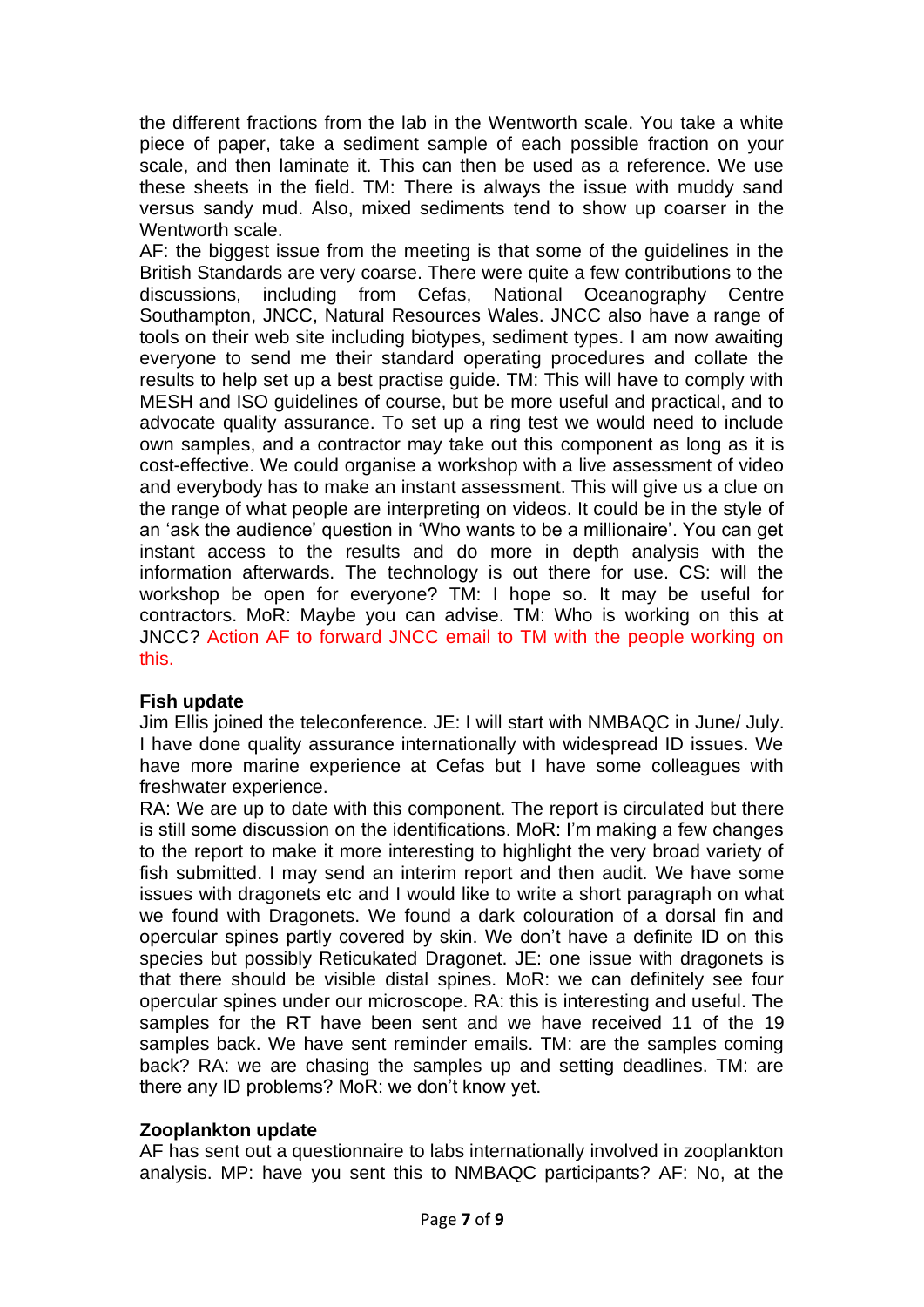time I did not have these. Action AF to send the questionnaire to NMBAQC participants.

Currently there is a general interest zooplankton quality assurance, with only 3% of the 36 respondents so far that have said they have no interest in it at all. AF is compiling the results and writing a report and we will take it from there. The questionnaire was sent out internationally, not just to UK laboratories.

TM: The Marine Institute in Ireland is accredited as a quality assurance institute for running phytoplankton exercises. Whoever is going to run the scheme for zooplankton will need to look into this. They can talk to the Marine Institute on how to set up the accreditation.

#### **NMBAQC information note/application form for Year 20**

Postage issue: This is partly due to the Thomson Ecology Ltd contract with TNT. RA: is investigating whether to continue to use TNT as a courier. TM: are there any alternatives? RM: there are not many to choose from. TM: the problem is the nature of the samples; it is an unusual product that you are carrying. RA: this is why we are considering continuing to use them. TM: in order to save money all Northern Ireland items are sent here. But some items are sent separately. Last time our samples had to be resent and it took us 5 weeks before we received the samples, which put us out for the return deadline. RA: yours was the worst of the lot, but we have now spoken to TNT and have had some assurances. AF: is it possible to send items in a different way, e.g. as limited quantities, so that it won't be classed as a dangerous good? CM: IMS is always considered a dangerous good, but you can send it as limited quantity. TM: do you still have a dangerous goods person? RA:We are training someone in doing the sending and packing of dangerous goods now. But the major costs are from the provider/transporter. TM: it may be worthwhile to check the assumptions TNT is using for your goods. RA: we will be investigating further and get back to you. Action RA to investigate alternative transport suppliers.

TM: We may average the costs per sample over the participants instead of making an exemption for geographical location. RA: we'd be happy to do either, the pricing is currently based on geographical distance from our lab. Has the pricing been discussed before? MP: I have no recall of it. The regional cost has been there because there is a regional cost. But whatever we do, it has to be decided before the end of April when the Year 20 note has to be send out. CMi: Are people not going to sign up due to the costs? MP: in the first year we received some notes saying that people were unhappy, but last year we had no problems at all. CMi: It may not contribute to a great amount. CS: I had raised the issue as the additional postage was also included in the macroalgae component. We don't add it for the cover test. MP: it is only included for the biomass. CS: even for the biomass, it should only be an extra few pounds. TM: I think Emma sends her samples via Parcelforce. CS: yes, and the samples are not that heavy. It only costs circa 12-19 pounds. RA: I'm just checking that we are not talking about changing the postage for the eurozone. TM: If we are paying extra because the perception is that the goods are highly dangerous, than we would need to investigate if there is a real premium that needs to be identified. RA: I will look into this. Averaging the costs between all UK participants should not be a problem. TM: If you are already in conversation with TNT take into consideration that £55 postage for